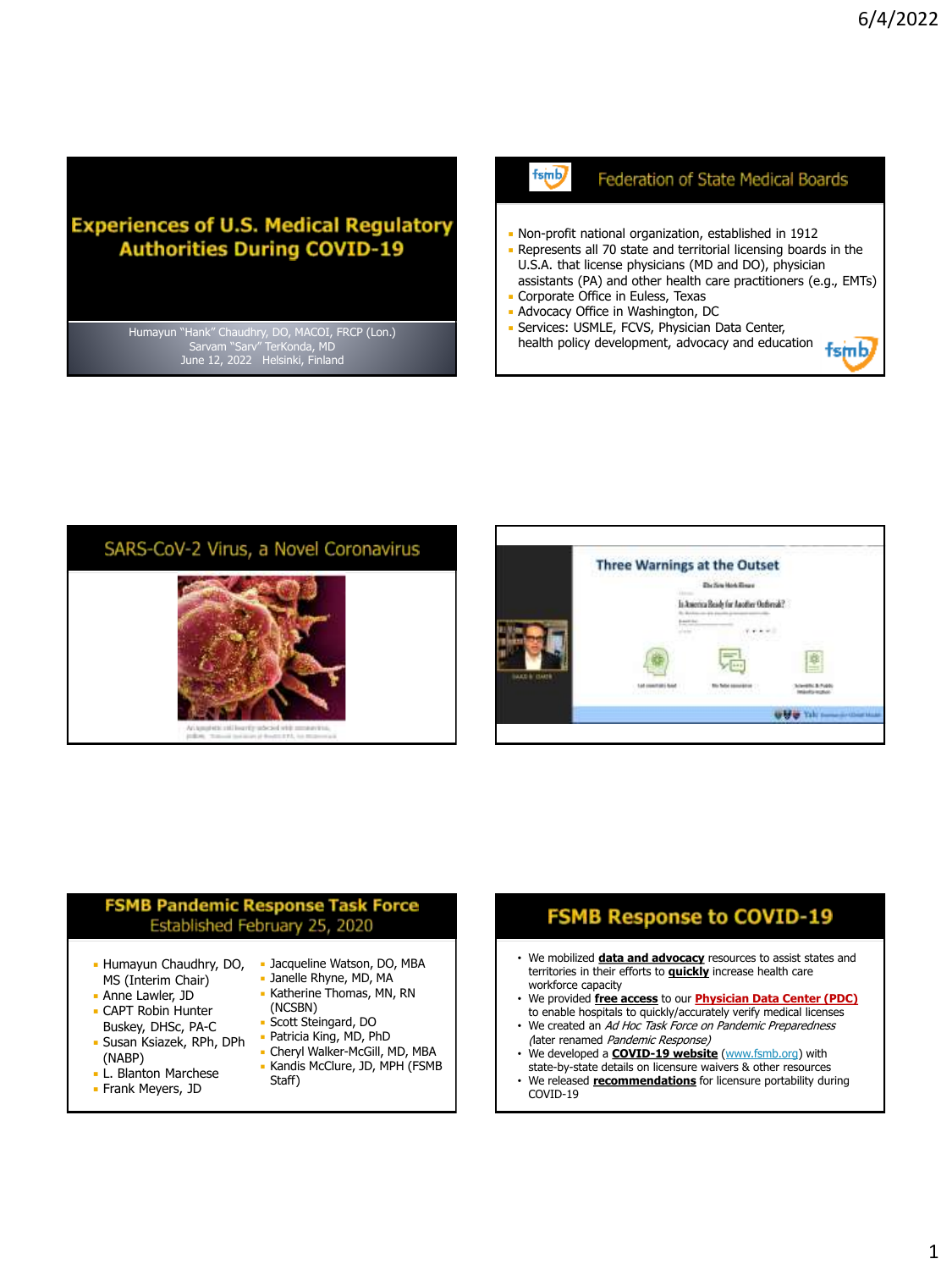## **State and Territorial Responses to COVID-19**

- The states and territories have shown **extraordinary flexibility** by temporarily waiving or modifying medical licensure requirements to meet healthcare workforce needs:
	- 49 states have modified medical licensure requirements and/or renewals for out of state health care professionals
	- 45 states have modified in-state medical licensure requirements for telehealth from other states
	- 33 states have expedited licensure for retired or inactive physicians
	- 29 states are part of the Interstate Medical Licensure Compact
	- 11 states are allowing early MD and DO graduates to provide care under the supervision of a licensed physician before July 1

## "COVID-19 Junior Physician"



## Coalition for Physician Accountability



# **Coalition for Physician Accountability<br>April 9, 2020**

The FSMB partnered with leaders of the AMA, AOA, CMSS, AAMC, AACOM, ACCME, ACGME, ECFMG, LCME, NBME, and NBOME to issue a consensus statement:

We support "strengthened efforts that must be in place to safeguard the public and… protect our nation's health care workforce during the COVID-19 pandemic so they remain able to meet the public's needs."



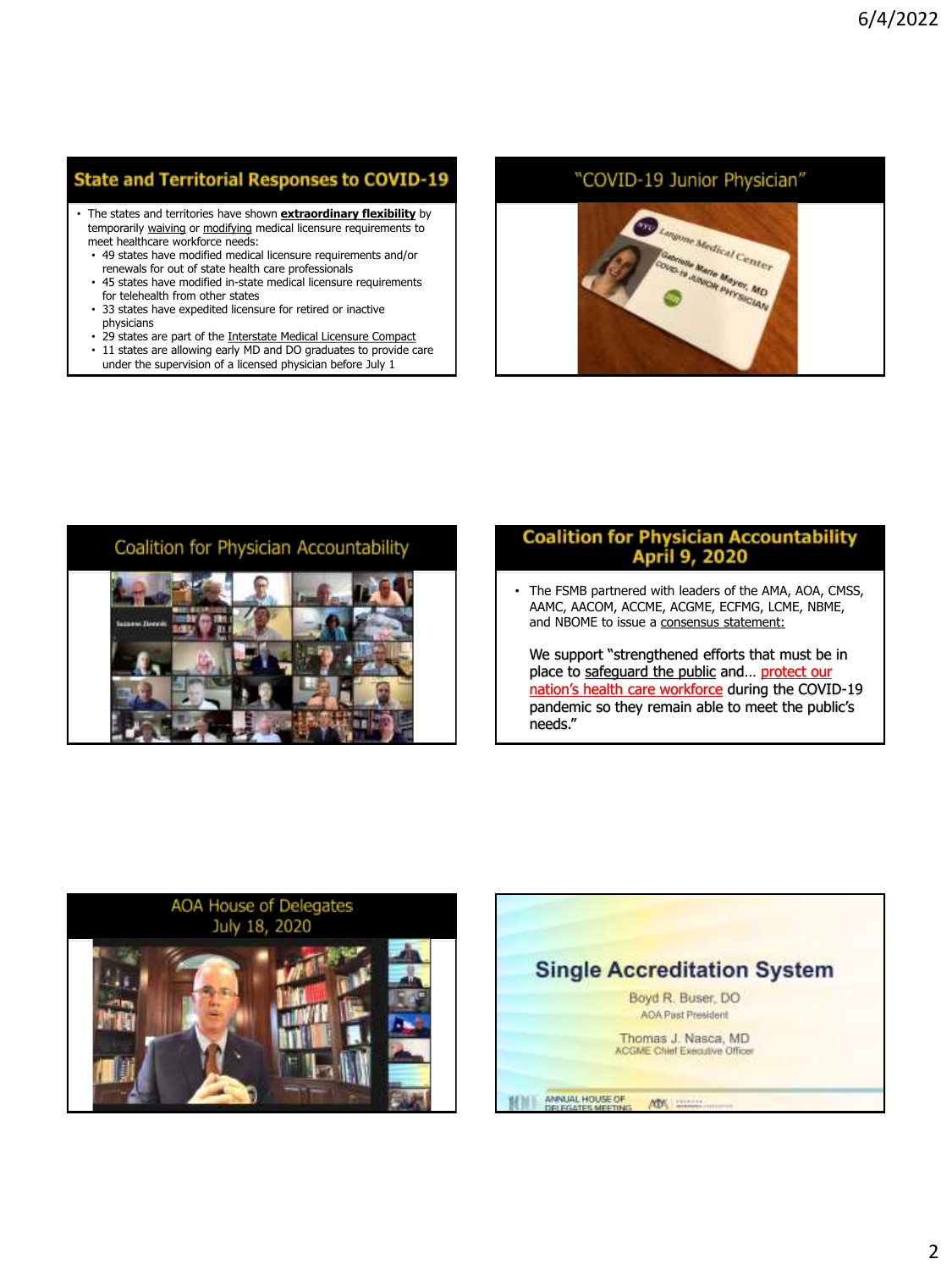### Tom Nasca, MD, MACP **ACGME President and CEO Single GME Accreditation System:**

A Tremendous Achieveme

- · Basebil thanks to AGA teadership, volunteers and staff . 8-year offort, 5-year implementation process completed
- . Significant secons in achieving Initial Continued Accreditation by Sponsoring Institutions and pregnans
- . 98.0% of AOA-approved programs that applied are now AOGME accredited
- . All electeris of the MOU have been auccessfully implemented
- · Osteopathic Tradition codified and wowen into the fabric of ACGME
- . ACGME and ACA suspessfully pursued out shared goals while<br>preserving our respective strengths
- . The future of medicine is stranger through inclusion of celeopathic colleagues, values, and culture in a Unified Accreditation System
- 



Admiral Brett Giroir, MD, U.S. HHS Secreta Rear Admiral Jerome Adams, MD, U.S. Surgeon General Joseph Giaimo, DO, MACOL FCCP, AOA Pres



## USMLE changes since 2020...

Pandemic disrupted computer-based testing and Step 2CS

Step 2CS discontinued

Shift to reporting Step 1 as Pass/Fail (Effective 1/26/22)

USMLE adopts 4 attempt limit

## Positive Developments: The Rise of "Hospital at Home"



### Positive Developments: Rich Innovations in Home Care

Accelerating the Delivery of Cancer Care at Home During the Covid-19 Pandemic

From Manhova  $\hat{G}$  and  $G$  are at these progress constituted to an<br>interactional, administrative and from all details to  $G$ <br>and  $G$  and  $G$  and<br> $G$  and  $G$  and  $G$  and<br> $G$  and  $G$  and  $G$  and<br> $G$  and  $G$  and  $G$  and<br> $G$ 

#### Bringing Kidney Care Home: Lessons from Covid-19

 $\label{thm:main} The string of the type of state, the left-dop group over the  
of the two spin-  
graph of zero, has been predicted in the two-  
minless, and the same of the system of the  
of the unit is zero and in the non-zero-  
invariant. The point is a set of the  
of the point is$ 

Mobile Integrated Health Care in Los Angeles: Upstream Solutions to Mitigate the Covid-19 Pandemic

<https://catalyst.nejm.org/doi/full/10.1056/cat.20.0258>, [https://catalyst.nejm.org/doi/full/10.1056/CAT.20.0695,](https://catalyst.nejm.org/doi/full/10.1056/CAT.20.0695)<https://catalyst.nejm.org/doi/full/10.1056/CAT.20.0383>

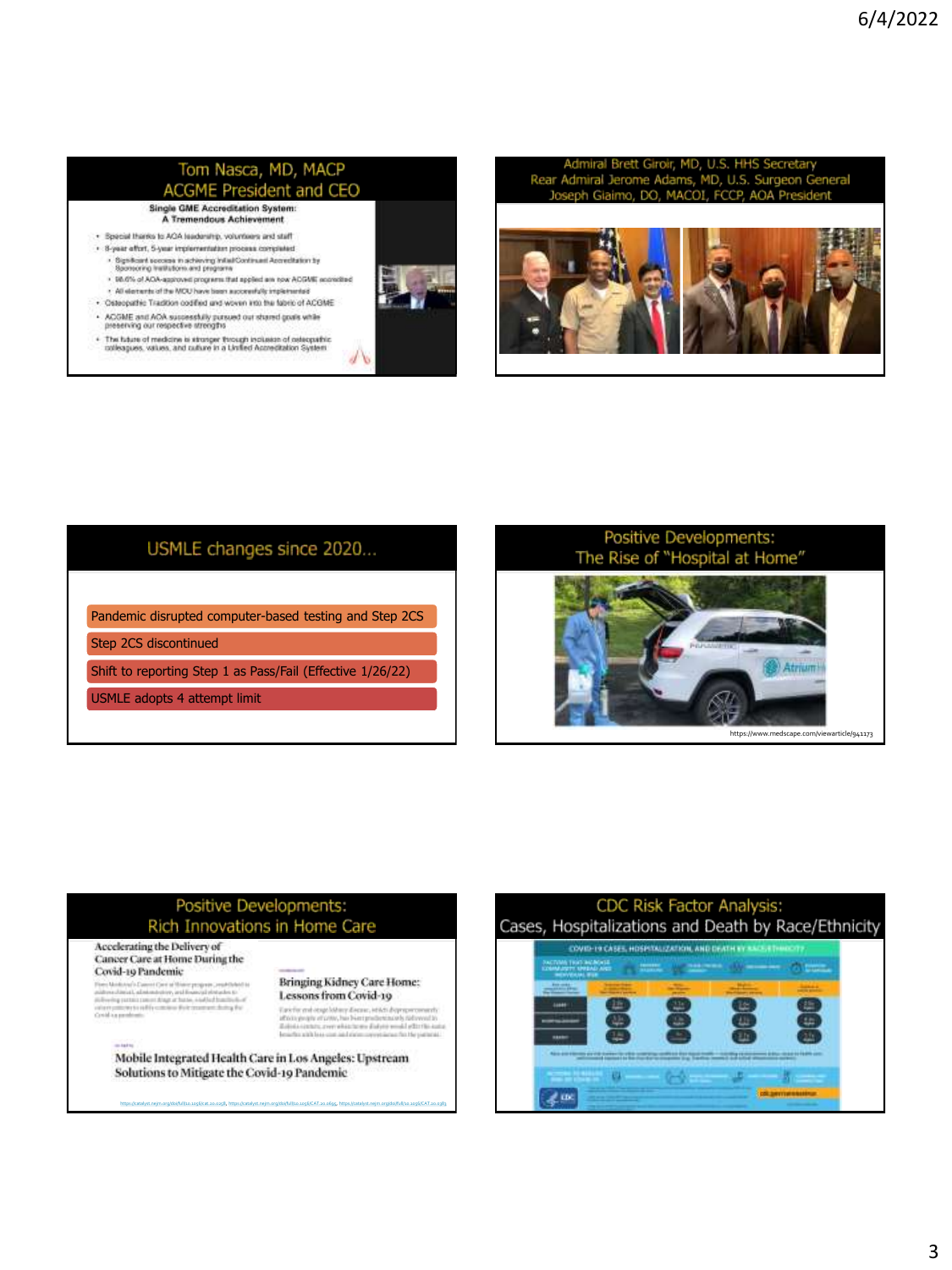





International Association of Medical Regulatory Authorities (IAMRA) --<br>National Supervisory Authority for Welfare and Health (Valvira) is a Member





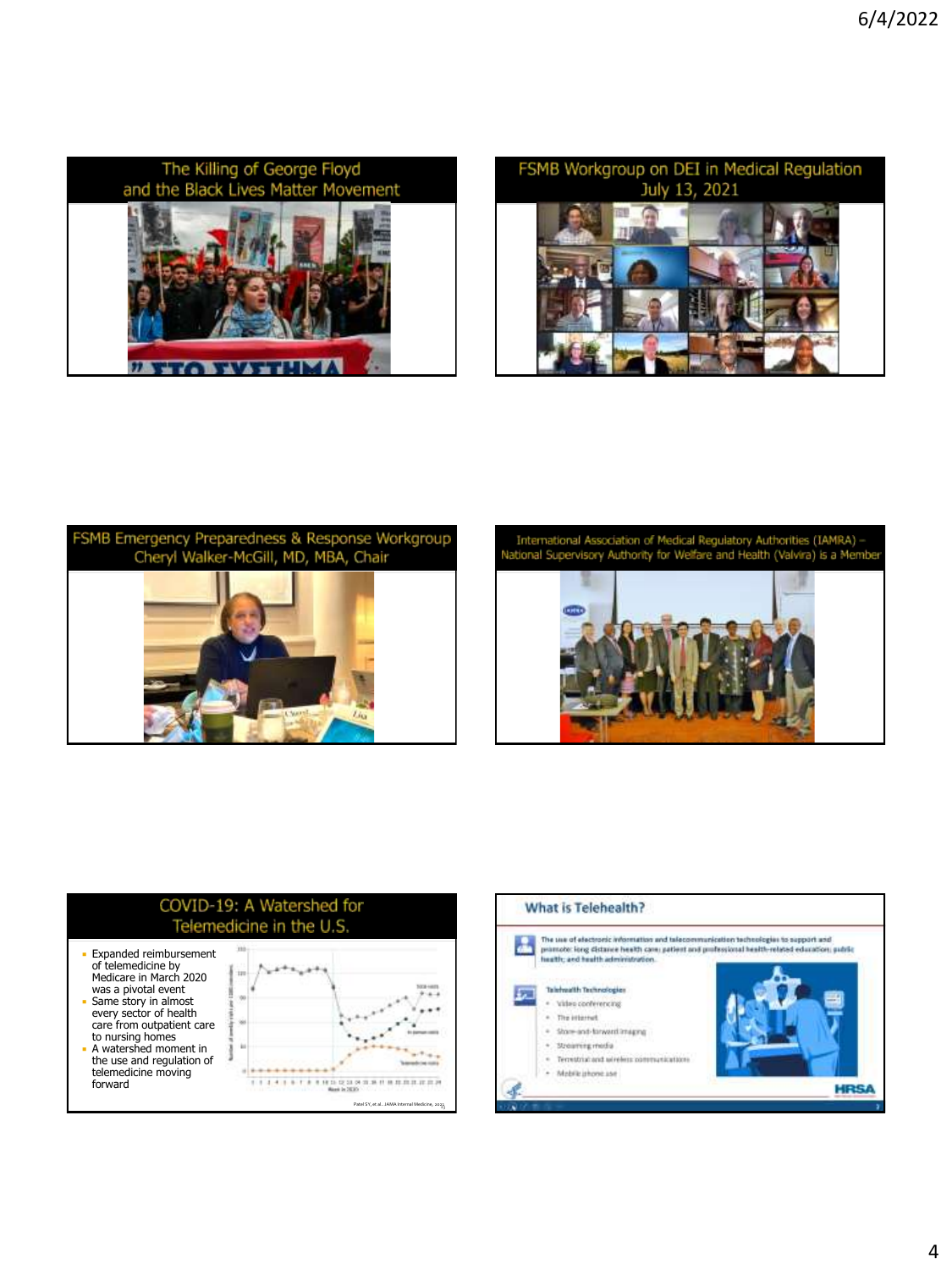

b









### 9 Physician Eligibility Requirements for Interstate Medical Licensure Compact

- **Graduate of a medical school** accredited by LCME, COCA, or a medical school listed in
- the International Medical Education Directory or its equivalent • **Passed USMLE or COMLEX within 3 attempts**, or any of its predecessor's exams
- accepted by a state medical board
- **Completed GME** approved by ACGME or AOA
- **Holds specialty certification** or a time-unlimited specialty certificate recognized by ABMS or AOA's Bureau of Osteopathic Specialists
- **Possesses a full and unrestricted license** to practice medicine in a Member state • Has **no criminal history**
- Has **no disciplinary action** by a licensing agency
- Has **never had a controlled substance license or permit suspended or revoked** by the US DEA
- Is **not under active investigation** by a licensing agency or law enforcement authority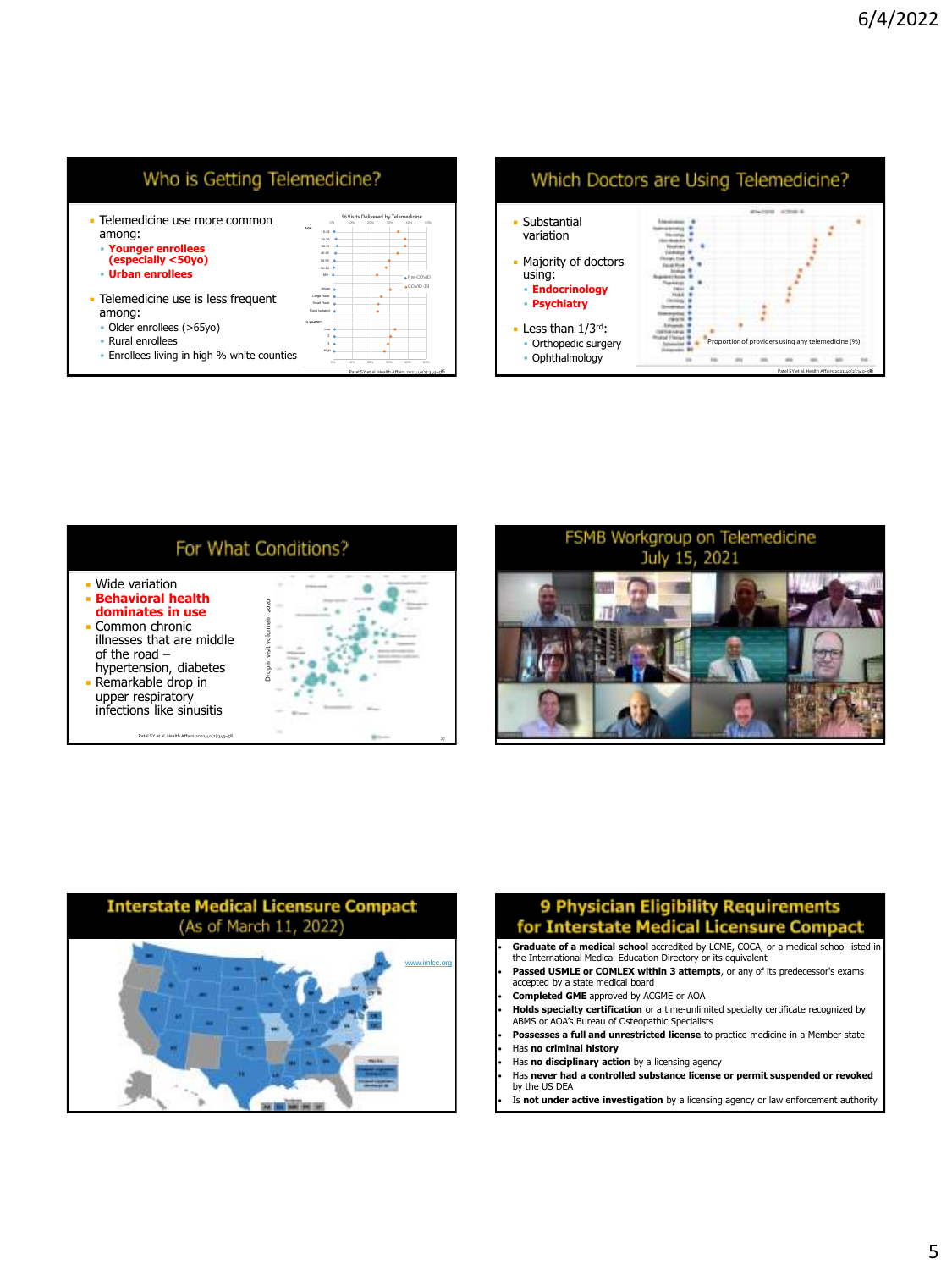| The NEW ENGLAND JOURNAL of MEDICINE                                                                                                                                                                                                                                                                                           |  |
|-------------------------------------------------------------------------------------------------------------------------------------------------------------------------------------------------------------------------------------------------------------------------------------------------------------------------------|--|
| Perspective<br><b><i>Profit Control State Control State</i></b>                                                                                                                                                                                                                                                               |  |
| Improving Access and Mobility - The Interstate Medical<br><b>Licensure Compact</b><br>Hampson J. Houseke, Grd., Louis, Baltic Maluk, Etic M. Park, Lik, Danast H. Balk, D.D.,<br>and J. Gangl (CRock 14-2)                                                                                                                    |  |
| bearings and goods -- licent must up<br>armed paintening a max that have the biguit<br>first talkied dispersy and lets<br>stated of foods inviting and additions from - often<br>a confession in a state of<br>worse, send Morro incorp of smarket negotiations or<br>alumatic laterns million. Just bacily has come creating |  |









| Infectious Pandemics: A Comparison                  |                    |                             |                             |  |  |  |
|-----------------------------------------------------|--------------------|-----------------------------|-----------------------------|--|--|--|
| <b>YEARS</b>                                        | 1918-20            | 2009-10                     | 2020-?                      |  |  |  |
| <b>World Population</b>                             | 1.8 Billion        | 6.8 Billion                 | 7.8 Billion                 |  |  |  |
| <b>Primary Mode of</b><br><b>Transportation</b>     | Ships,<br>Railroad | Jet Aircraft.<br>Automobile | Jet Aircraft.<br>Automobile |  |  |  |
| <b>Time for Virus to</b><br><b>Circle the Globe</b> | 4 months           | 4 days                      | 2 days                      |  |  |  |
| <b>Estimated Dead</b><br>Worldwide                  | 50+ Million        | 151.700-575.400             | $6.3+$ Million              |  |  |  |
|                                                     |                    |                             |                             |  |  |  |